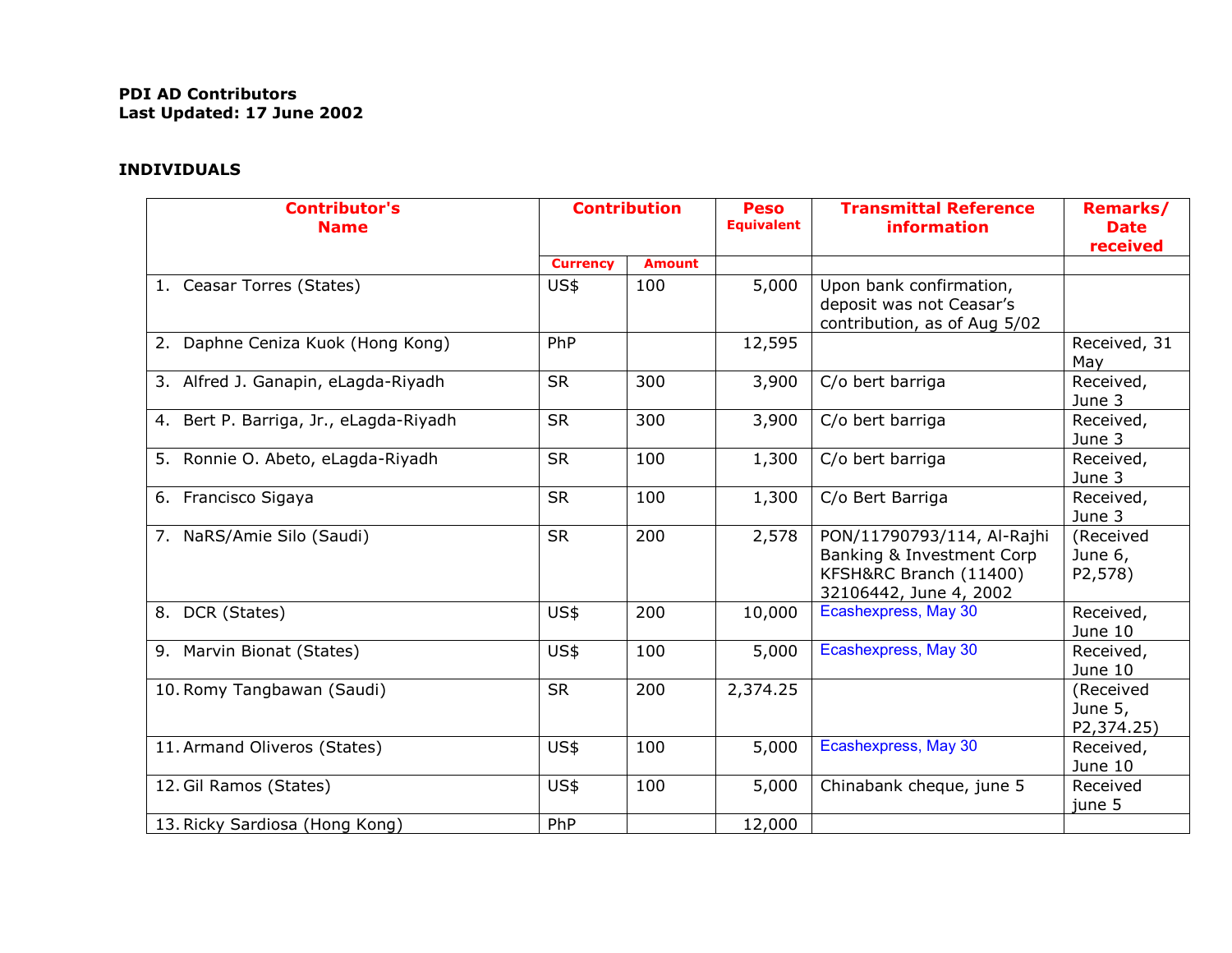| 14. Winda Redding (Canada)<br>(aka Winda Lagumbay Petilla)             | US\$      | 100   | 5,035    | Wire Remittance Order #:<br>2150001<br>Reference: 1002202150001,<br>30 May/ chk ref $#$<br>020603065171 BA, june 3 | Rec'd june<br>17, bel air<br>Jupiter,<br>makati |
|------------------------------------------------------------------------|-----------|-------|----------|--------------------------------------------------------------------------------------------------------------------|-------------------------------------------------|
| 15. Tita Ophie (Singapore)                                             | Php       |       | 2,000    | 110316 03 June 1311<br>163A 3321015521                                                                             | (Received<br>June 3)                            |
| 16. Jun Aguilar/ FMW                                                   | US\$      | 100   | 5,000    | To contact Ms. Leony de<br>Guzman Tel. 8824509,<br>8817885<br>Fax. 8821333                                         |                                                 |
| 17. Mae Ann Pineda                                                     | PhP       | 500   | 500      | Cash                                                                                                               | Rec'd july 23                                   |
| 18. Fe Abogadji (UK)                                                   | PhP       | 2,000 | 2,000    | Deposited from Makati thru<br>Miguela Abogadji, 31 May)                                                            | (Received<br>May 31)                            |
| 19. Bishop Jose Palma, Calbayog Diocese,<br>Samar (Platform supporter) | US\$      | 100   | 5,000    | C/o Platform                                                                                                       | Received<br>July 12                             |
| 20. Miguel Bolos                                                       | Php       |       | 64,547.6 |                                                                                                                    | Rece'd 04<br>June 2002                          |
| 21. Romie Cahucom, OFW Investors Society                               | <b>SR</b> | 100   | 1,300    | C/o bert barriga                                                                                                   | Received,<br>June 3                             |
| 22. Gina and Ed Abitona -                                              | <b>SR</b> | 200   | 2,663    | C/o bert barriga                                                                                                   | Received,<br>June 3                             |
| 23. Rodel Yap                                                          | <b>SR</b> | 100   | 1,300    | C/o bert barriga                                                                                                   | Received,<br>June 3                             |
| 24. Elser and Nenet Penamante                                          | <b>SR</b> | 300   |          | C/o Alfred Ganapin, personal<br>delivery                                                                           | Received, 18<br>June                            |

## **ORGANIZATIONS**

| <b>Contributor's</b><br><b>Name</b> | <b>Contribution</b> |               | <b>Peso</b><br><b>Equivalent</b> | <b>Transmittal Reference</b><br><b>information</b> | <b>Remarks/</b><br>date<br>received |
|-------------------------------------|---------------------|---------------|----------------------------------|----------------------------------------------------|-------------------------------------|
|                                     | <b>Currency</b>     | <b>Amount</b> |                                  |                                                    |                                     |
| 1. OFW Bank (Kuwait)                | US\$                | 100           | 5,000                            | ECashexpress, May 30                               | Received,<br>June 10                |
| eLagda, Inc.                        | PhP                 |               | 5,000                            |                                                    |                                     |
| KAKAMMPI (Manila)<br>3.             | <b>PhP</b>          |               | 1,000                            | cash                                               | Received<br>June 3                  |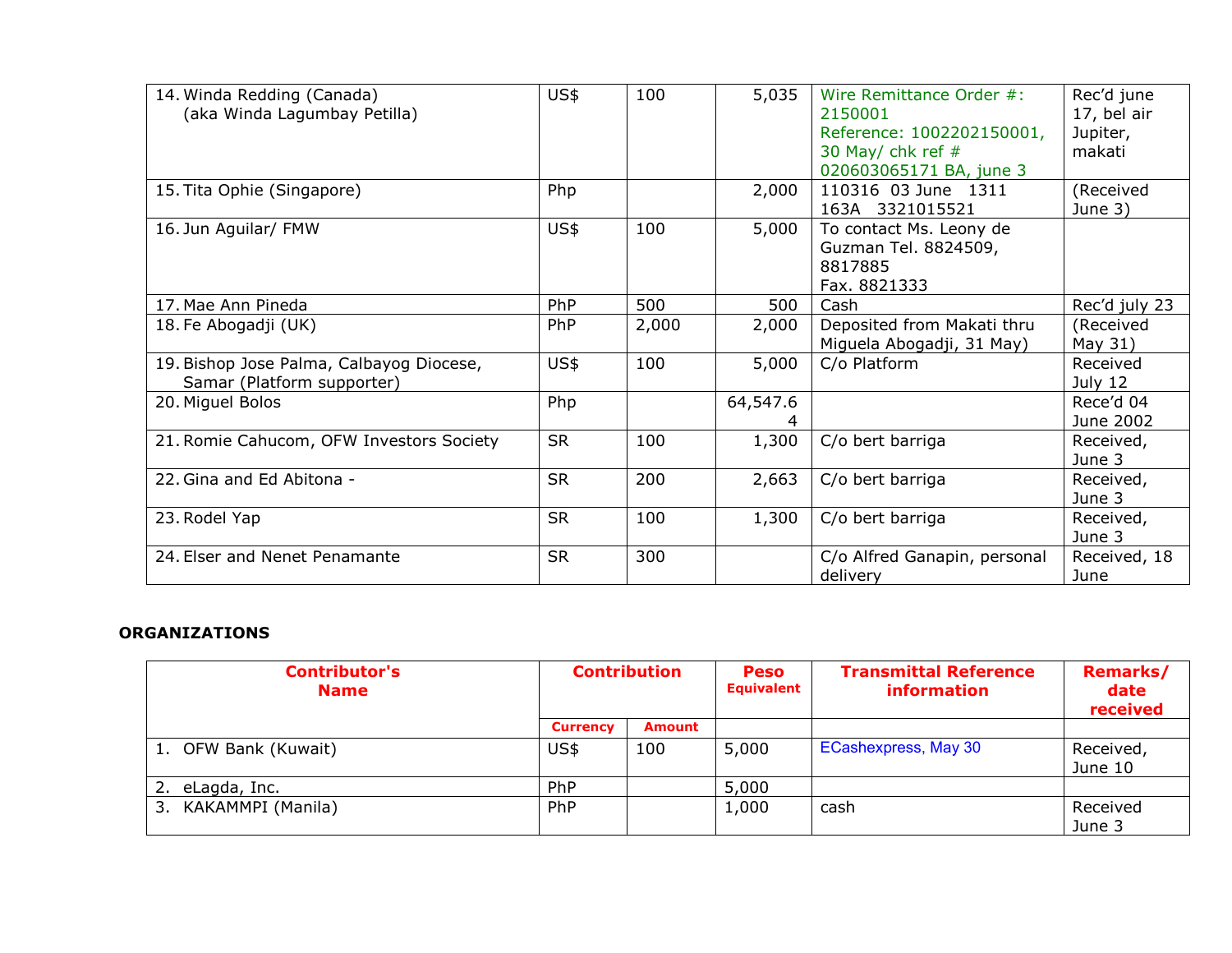| 4. OFW Congress, c/o Alex Bello (Riyadh,                                                        | <b>SR</b> | 1,130  |          | C/o Bert Barriga                      | Received,                          |
|-------------------------------------------------------------------------------------------------|-----------|--------|----------|---------------------------------------|------------------------------------|
| Saudi)                                                                                          |           |        |          |                                       | June 3                             |
| <b>OFWNet Foundation</b><br>5.                                                                  | US\$      | 200    |          | Cash US\$200                          | Rec'd july 23                      |
| Kasapi Congress (Western Region, Saudi)<br>6.                                                   | <b>SR</b> | 300    | 3,900    |                                       |                                    |
| 7. Kasapi-Greece (Platform Member)                                                              | Euro      | 100    | 4,870    | C/o ellene                            | Received 30<br>June                |
| 8. Philippine Solidarity Group Netherlands -<br><b>FGN</b>                                      | Euro      | 100    | 4,500    | Personal delivery, June 2             | Received,<br>June 2                |
| 9. MOTHER, Riyadh, Saudi                                                                        | <b>SR</b> | 100    | 1,300    | C/o Alfred, personal delivery         | Received<br>June 18                |
| 10. HEALTH, Riyadh, Saudi                                                                       | <b>SR</b> | 100    | 1,300    | C/o Alfred, personal delivery         | Received<br>June 18                |
| 11. HOSTT, Riyadh, Saudi                                                                        | <b>SR</b> | 100    | 1,300    | C/o Alfred, personal delivery         | Received<br>June 18                |
| 12. KMMP/ Ed Cunanan, Al Khobar, Saudi                                                          | <b>SR</b> | 200    | 2,656.91 | Al gosaibi bank. al khobar,<br>june 2 | (Received<br>June 3,<br>P2,656.91) |
| 13. Platform Friends in Manila                                                                  | PhP       | 10,000 | 10,000   | C/o Platform                          | Received<br>July 12                |
| 14. CFMW international office, Netherlands                                                      | Euro      | 200    | 9,000    | C/o Platform                          | Received<br>July 12                |
| 15. PSAP (Platform member), The Netherlands                                                     | Euro      | 100    | 4,500    | C/o Platform                          | Received<br>July 12                |
| 16. Bayanihan c/o Malu (Platform member),<br>The Netherlands                                    | Euro      | 50     | 2,250    | C/o Platform                          | Received<br>July 12                |
| 17. FFON c/o Grace (Platform member), The<br>Netherlands                                        | Euro      | 100    | 4,500    | C/o Platform                          | Received<br>July 12                |
| 18. Platform-Denmark c/o Pat Valenzuela                                                         | US\$      | 50     | 2,500    | C/o Platform                          | Received<br>July 12                |
| 19. Creative Synergy Inc (CSI) (discount in<br>PDI) + editing and lay out of Ad                 | PhP       | 13,000 | 13,000   | Discount from PDI                     | June 4                             |
| 20. SEC-CRB - Saudi Electric Company -<br>Central Region Branch (c/o Francisco<br>Sigaya, Jr.?) | <b>SR</b> | 50     |          | C/o Bert Barriga                      | Received,<br>June 3                |
| 21. Mabuhay Toastmasters - Riyadh (c/o<br>Francisco Sigaya, Jr.)                                | <b>SR</b> | 50     |          | C/o Bert Barriga                      | Received,<br>June 3                |